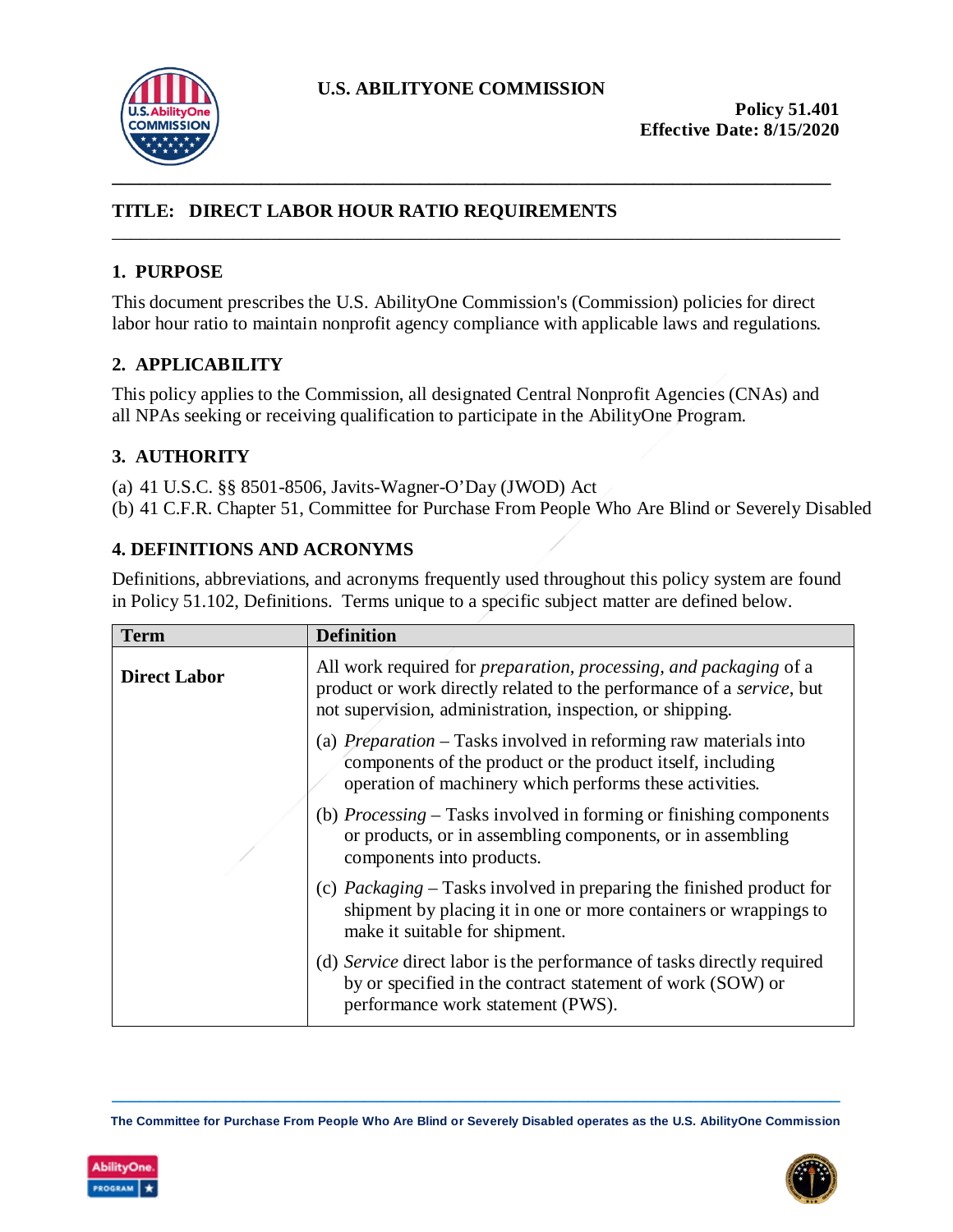| <b>Indirect Labor</b> | Work that supports the manufacturing process or delivery of services,<br>but does not directly produce the products or services sold to a |
|-----------------------|-------------------------------------------------------------------------------------------------------------------------------------------|
|                       | customer. Indirect labor includes supervision, administration,                                                                            |
|                       | inspection, material handling, and shipping. Indirect labor also<br>includes cleaning and maintenance of space or equipment belonging     |
|                       | to the contractor and used by the contractor during the production of<br>products or performance of services.                             |
|                       |                                                                                                                                           |

### **5. RESPONSIBILITIES.**

- (a) The Commission monitors and inspects qualified NPAs' compliance with all applicable statutes, regulations, and policies, and takes necessary actions to address instances of noncompliance.
	- i. The Commission provides guidance to NPAs on an individual or group basis to assist them in understanding the requirements as they relate to the direct labor ratio as well as other requirements to maintain qualification.
	- ii. The Commission tasks the CNAs to provide support and regulatory assistance to NPAs, in accordance with their Cooperative Agreements. The Commission reviews and uses the CNAs' reports regarding NPA compliance to prioritize Commission compliance-related activities.
- (b) Designated CNAs support and assist their NPAs in understanding and facilitating compliance with all applicable statutes, regulations, and policies necessary for full participation in the AbilityOne Program.
	- i. CNAs conduct assistance visits with NPAs as specified in their Cooperative Agreements, and submit reports to the Commission as required therein.
	- ii. CNAs collect quarterly data from their NPAs, particularly direct labor hours, and based on their review and analysis of that data, take action as appropriate to assist NPAs that appear to be trending towards noncompliance. CNAs will assist NPAs that appear to be collecting or presenting their quarterly data in an incorrect manner.
	- iii. CNAs assist NPAs in submitting annual data, collect and analyze the annual data, and provide their results and recommendations to the Commission in accordance with the timeframes in the Commission's regulations and the CNAs' Cooperative Agreements.
- (c) NPAs stay informed of and comply with all statutes, regulations, and policies applicable and necessary for full participation in the AbilityOne Program.
	- i. NPAs work with their CNAs to obtain technical assistance and contact the Commission if they need clarification to maintain compliance.
	- ii. NPAs determine, keep records, and report on which employees perform direct labor in their organization, whether or not on AbilityOne contracts.

**\_\_\_\_\_\_\_\_\_\_\_\_\_\_\_\_\_\_\_\_\_\_\_\_\_\_\_\_\_\_\_\_\_\_\_\_\_\_\_\_\_\_\_\_\_\_\_\_\_\_\_\_\_\_\_\_\_\_\_\_\_\_\_\_\_\_\_\_\_\_\_\_\_\_\_\_\_\_ The Committee for Purchase From People Who Are Blind or Severely Disabled operates as the U.S. AbilityOne Commission**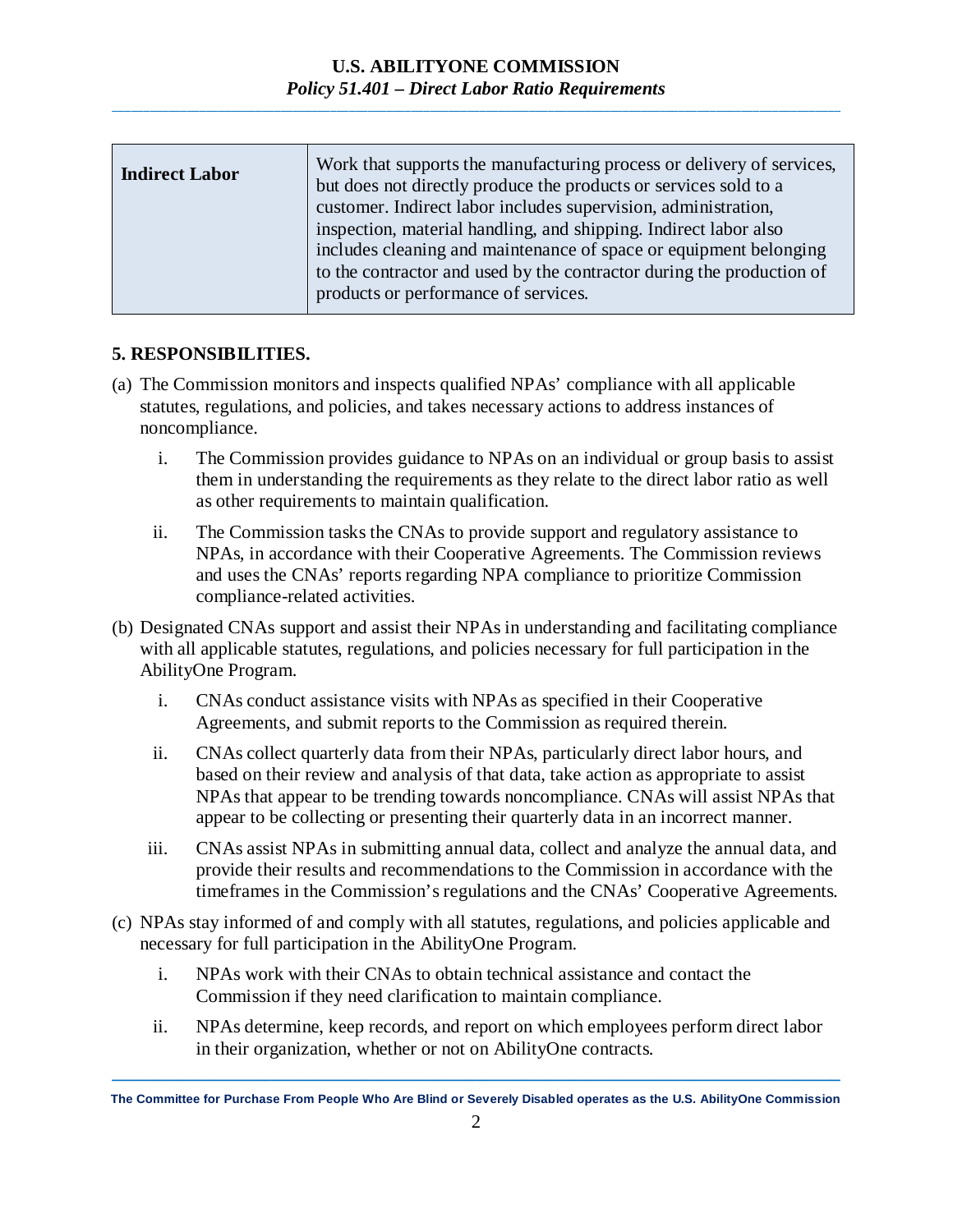iii. NPAs determine which employees' records contain the required disability documentation and Individual Employment Evaluations (IEEs) such that the individuals are shown to meet the statutory definitions of blind or significantly disabled, and thus their direct labor hours are counted in the ratio as blind or significantly disabled direct labor hours.

## **6. POLICY**

- (a) General. NPAs are required to meet all statutory and regulatory requirements specified in the JWOD Act and Committee regulations to maintain qualification and participate in the AbilityOne Program. *(See* **Authorities,** above). Asrequired by those authorities, NPAs must employ people who are blind or who have significant disabilities for at least 75 percent (%) of their overall direct labor hours (ODLH) *during* the Federal fiscal year.
	- i. The NPA's cumulative direct labor hours on the last day of the fiscal year will be used to measure whether or not the 75% ODLH threshold was met.
	- ii. Direct labor hour ratio information must be reported to two decimal places. The Commission will use standard rules for rounding numbers to determine compliance. A direct labor hour ratio at or above 74.51% will meet the 75% requirement.
	- iii. When the Commission conducts an inspection or a CNA conducts a regulatory assistance visit, the NPA is required to make its cumulative direct labor hours for the current fiscal year available for all projects. The Commission requests, but does not require, the NPA to provide its most current Estimated Direct Labor Hour (EDLH) form for each project on the Procurement List.
- (b) Documentation of blindness or significant disability. The NPA must have documentation for each direct labor employee counted towards the 75% ODLH ratio requirement, showing that the employee meets the Commission's definition of either a person who is blind or a person with significant disabilities.
	- i. These requirements include medical or psychological documentation of the employee's disabilities and the extent of those disabilities, as well as an initial and annual IEE using the Commission-prescribed format. *See* Commission Policies 51.405, 51.407 and 51.408.
	- ii. All direct labor hours of employees whose documentation of blindness or significant disability and/or IEE is found to be inadequate -- by the NPA itself, by a CNA's regulatory assistance staff, or by a Commission compliance inspector – must be counted as sighted or non-disabled direct labor until there is adequate documentation for that individual. The NPA must submit corrected quarterly reports to its CNA(s) as corrective action, in these circumstances.

**\_\_\_\_\_\_\_\_\_\_\_\_\_\_\_\_\_\_\_\_\_\_\_\_\_\_\_\_\_\_\_\_\_\_\_\_\_\_\_\_\_\_\_\_\_\_\_\_\_\_\_\_\_\_\_\_\_\_\_\_\_\_\_\_\_\_\_\_\_\_\_\_\_\_\_\_\_\_ The Committee for Purchase From People Who Are Blind or Severely Disabled operates as the U.S. AbilityOne Commission**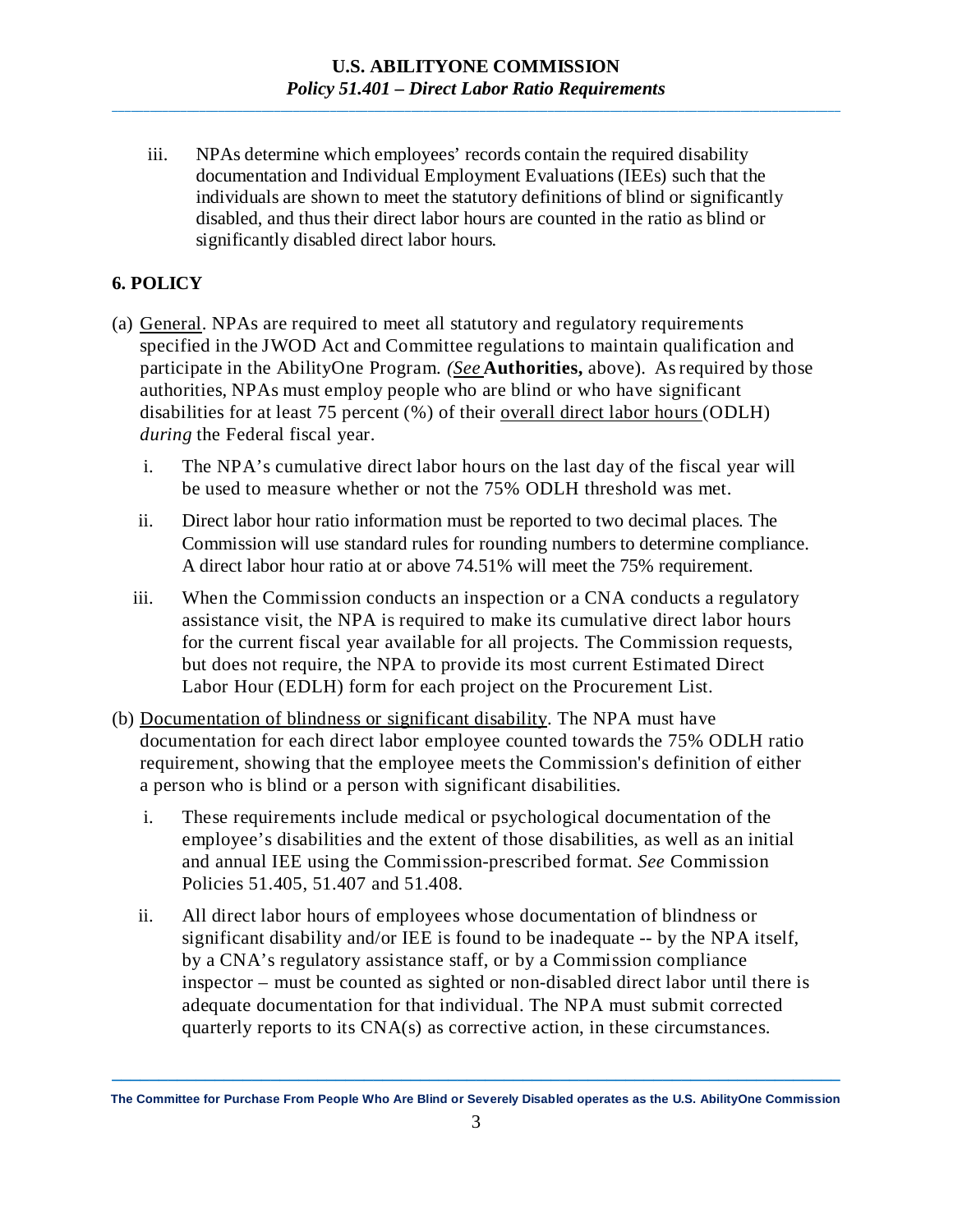- (c) Recording and reporting all direct labor hours. NPAs must record and include in their ratio calculations the hours of any employee who performs direct labor, regardless of title, hours worked, or who is paying the individual. This includes individuals hired as temporary employees or employees hired through a subcontract, regardless if the temporary employee is paid by the temporary employment agency.
	- i. Record and include in the direct labor hour ratio calculation the hours a working supervisor spends performing direct labor tasks vice supervisory duties.
	- ii. Record and include in the direct labor hour ratio calculation the hours a trainee performs when that work contributes to a finished product or contributes to the performance of a Performance Work Statement (PWS) requirement.
	- iii. Record and include in the direct labor hours calculation the hours a temporary employee spends performing direct labor tasks on products and/or services.
	- iv. Record and include in the direct labor hours calculation any vacation, holiday, and paid sick leave used by direct labor employees.
- (d) Direct labor hour tracking system. The Commission does not require or endorse any specific direct labor tracking system, but the NPA must demonstrate that its system tracks employees when they move from one classification to another (e.g., direct or indirect), accurately computes the hours worked in the proper categories (e.g., disabled or nondisabled), and correlates with (or is part of) the NPA's payroll system.
- (e) Project-level direct labor. While the JWOD Act specifies a 75% ODLH ratio requirement, the Commission may authorize lower ratios at the project level, as long as the NPA maintains compliance with the 75% ODLH statutory requirement.
	- i. Phase-ins. The Commission may consider and determine the suitability of a proposed Procurement List addition in which the NPA will be able to meet the expected direct labor hour ratio after a reasonable phase-in period. *See* Commission Procedure 51.401-01.
		- 1. If approved by the Commission, the NPA must track and report its progress in meeting the target ratio (through the appropriate CNA) during the entire phase-in period, to ensure that the Commission's suitability determination for that project is sustainable based on actual performance.
		- 2. NPAs not meeting phase-in requirements or milestones may lose authorization to continue performing the project(s).
	- ii. Final ratios below 75%. The Commission may consider requests for addition to the Procurement List of projects with final direct labor ratios below 75%. Such requests are considered on a case-by-case basis, based on factors including the

**\_\_\_\_\_\_\_\_\_\_\_\_\_\_\_\_\_\_\_\_\_\_\_\_\_\_\_\_\_\_\_\_\_\_\_\_\_\_\_\_\_\_\_\_\_\_\_\_\_\_\_\_\_\_\_\_\_\_\_\_\_\_\_\_\_\_\_\_\_\_\_\_\_\_\_\_\_\_ The Committee for Purchase From People Who Are Blind or Severely Disabled operates as the U.S. AbilityOne Commission**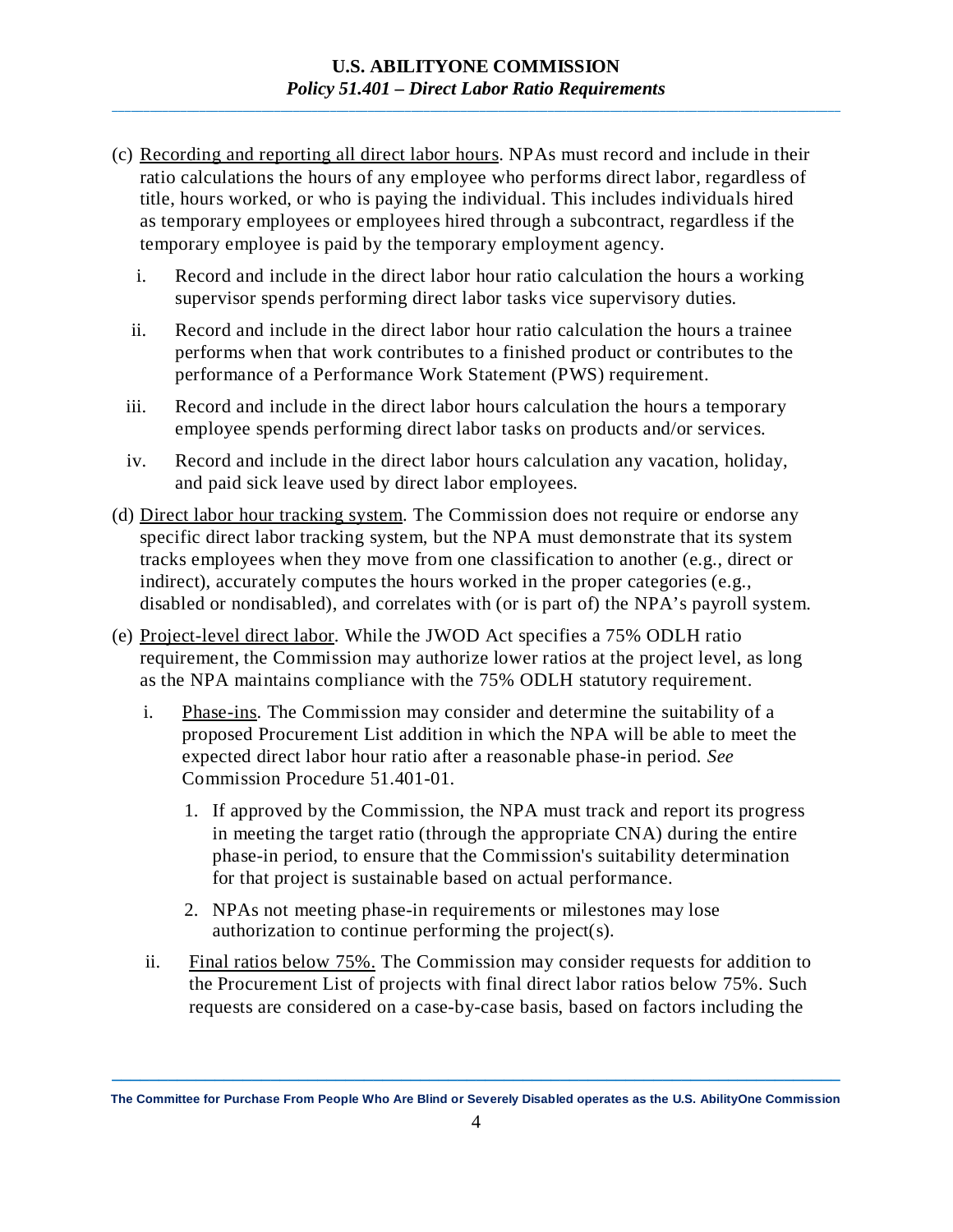overall suitability of the project and the NPA's ability to continue to meet the ODLH requirement.

- iii. Project-level data tracking. Each NPA must track its direct labor hours worked on all AbilityOne projects, either as an individual product line, or, as a product family or services family group. This data must be made available to Commission or CNA staff during the NPA's respective inspections or regulatory assistance reviews.
- iv. Projects with non-compliant ratios. If a Commission compliance inspection or a CNA regulatory assistance visit finds that an NPA's project-level direct labor hour ratio is more than 10 percent (%) below the level estimated at the time of Procurement List addition, corrective action will be prescribed. *See* Commission Policy 51.403 and Procedure 51.403-01.
- (f) Surge. During wartime and other emergencies, fulfilling the Government's increased requirements may require extra direct labor hours, even if sighted or non-disabled. Meeting the needs of the Government in such emergencies may temporarily take precedence over maintaining the required 75% direct labor hour ratio. However, these hours must be recorded and reported, and may affect a nonprofit's ODLH ratio. The Commission may approve an exception from the required ratio when the Federal customer's surge is the only reason for an NPA not meeting the statutory 75% ODLH requirement. *See* Commission Procedure 51.401-02.
- (g) Flexibility for NPAs employing people who are blind. NPAs that are qualified to participate in the AbilityOne Program to employ people who are blind may count the direct labor hours performed by people with significant disabilities (including severe visual impairment) who are not legally blind towards a particular AbilityOne project, provided that:
	- i. These hours are not included in the NPA's ODLH of people who are blind.
	- ii. These employees have provided the NPA with qualifying medical or psychological documentation, consistent with the Commission's statutory definition of a person with a significant disability. It is not necessary for the NPAs in this case to document the individual's functional limitations along with supports and accommodations.
- (h) Flexibility for NPAs employing people who have significant disabilities. NPAs that are qualified to participate in the AbilityOne Program to employ people who have significant disabilities may count the direct labor hours performed by people who are blind or visually impaired towards a particular AbilityOne project and ODLH, provided that:
	- i. The employees who have a diagnosis of visually impaired are counted as significant disabled on the employee's IEE form. The employee has provided the NPA with qualifying medical or psychological documentation, consistent with the Commission's

**\_\_\_\_\_\_\_\_\_\_\_\_\_\_\_\_\_\_\_\_\_\_\_\_\_\_\_\_\_\_\_\_\_\_\_\_\_\_\_\_\_\_\_\_\_\_\_\_\_\_\_\_\_\_\_\_\_\_\_\_\_\_\_\_\_\_\_\_\_\_\_\_\_\_\_\_\_\_ The Committee for Purchase From People Who Are Blind or Severely Disabled operates as the U.S. AbilityOne Commission**